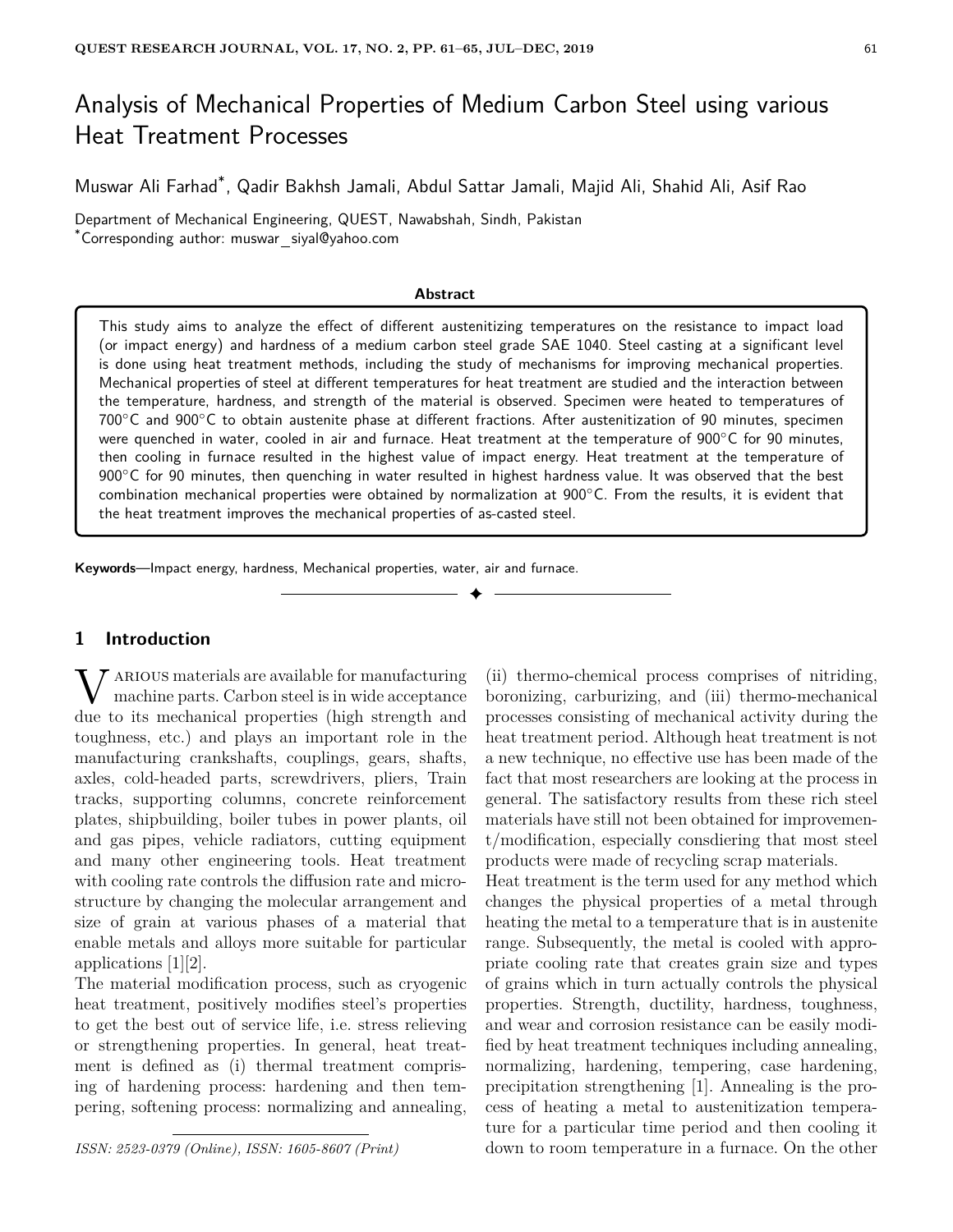hand, normalizing is the process of heating a metal to austenitization temperature for a particular time period and then cooling it to room temperature in air. Another process, referred to as hardening, is heating a metal to austenitization temperature for a particular time period and then immediately quenched in water or oil. Tempering is the heat treatment technique in which hardened specimen is heated to a temperature below the lower austenitization temperature [1]. Steel becomes very hard but also brittle if it is heated till it becomes glowing red and then directly quenched in clean water. In fact, if the red hot steel slowly cools, it is easier to cut, form and file as it is relatively soft. The industrial thermal processing is highly complex and is based on a precise and sophisticated technology [1][2].

## **2 Literature Review**

The American Society for Metals, the American Foundry Men's Association, and the Society of Automotive Engineers have adopted a brief glossary of terms for heat treatment. The water's cooling capability is considered as unity with the quenching severity parameter *H* [3]. The *H* parameters of different quenching media showing the ability to remove heat during the quenching process are thus contrasted with those of the water. The highest possible cooling capacity for most alloy steels is achieved with mineral oils, but these are relatively non-biodegradable, costly and toxic [4]. Consequently, in the past, comprehensive work has been done on replacing mineral oils with aqueous chemical and polymer alternatives. Specimen of medium carbon steel containing 0.36% carbon are heated for 1.5 hour at temperature of 850<sup>°</sup>C and then normalized in air and hardened in Palm oil and water. Specimen hardened in Water has higher tensile strength (894 MPa) and hardness (RHN 47). Whereas, Palm oil quenched has higher toughness value of 17 J [5]. Specimen of medium carbon steel (containing 0.34% carbon) are heated at 910◦C for 1.5 hour and then cooled in furnace and air. For hardening, medium carbon steel is heated at 910◦C for 40 minutes and quenched in water. Hardened specimen are then carried for tempering at a temperature of 450◦C for 90 minutes.

Relative to other heat treated specimens, hardened sample has the lowest ductility and resistance to affect the highest hardness and tensile strength. Annealed specimen has higher values of toughness. Heat treatment for normalization leads to a higher hardness and tensile strength relative to the specimens annealed. The tempered specimen shows an improvement in tensile strength and hardness in the untreated sample. The untreated microstructure has been observed in ferrite and perlite. Annealed has graphite flakes in ferrite, normalizing has graphite flakes in perlite, hardened has graphite flakes in martensite, and final tempered has graphite flakes in martensite [6].

Medium carbon steel contains 0.51% carbon with 0.41% copper, or 0.54% carbon without copper. Annealing samples are heated at 200◦C, 400◦C, and  $600\textdegree$ C holding each for 15 minutes and at  $650\textdegree$ C for 1 hour. Afterwards, the samples are cooled in a furnace to 520◦C. The furnace door is then opened for cooling until red heat is gone. The samples are then quenched in oil to room temperature. Tempering samples are then tempered one by one at 200,  $400^{\circ}$ C and  $600^{\circ}$ C for 60 minutes.

Compared with the medium carbon steel with copper, the medium carbon steel without copper has the lower hardness and tensile strength. The hardness of both types of steel decreases as the tempering temperature increases. Medium carbon steel containing copper has a poor ductility relative to copper free medium carbon steel. Ductility of both grades of steel increases as the temperature of tempering process increases [6]. Medium carbon steel (containing 0.33% carbon) are austenitized at 900◦C for one hour, and are then quenched in water at temperatures of  $35^{\circ}$ C,  $50^{\circ}$ C, 65◦C, 80◦C and 95◦C. The Rockwell hardness testing machine is used for the measurement of hardness. The impact test is carried out using the balanced impact machine Hounsfield. The tensile test is conducted on the Hounsfield Tensometer.

Whereas hardness is a water-quenched steel's desired property, quenching at 65◦C gives the best results. The toughness of water-quenched medium carbon steels can be greatly improved by only slightly decreasing the hardness and increasing the water temperature to 95<sup>°</sup>C. Water quenching can be used to achieve better mechanical properties for low carbon steel without the need for additional energy tempering or quenching in certain harmful and/or costly oils [7]. Water quenching has been used to harden the steel since centuries. It can be represented as rapid metal cooling from the temperature treatment solution, usually in the range of 845◦C to 870◦C for steels. Quenching is typically done to prevent precipitation of ferrite or pearlite, and facilitating the formation of martensite or bainite formation [8]. In the hardened conditions, steel should be 100% martensite to achieve maximum yield [9].

The severity of water makes the hardened steel brittle, and in some cases, also leads to the formation of internal cracks, thereby restricting their engineering application. The deficiencies of water-quenched steel have led to the development of hardening and tem-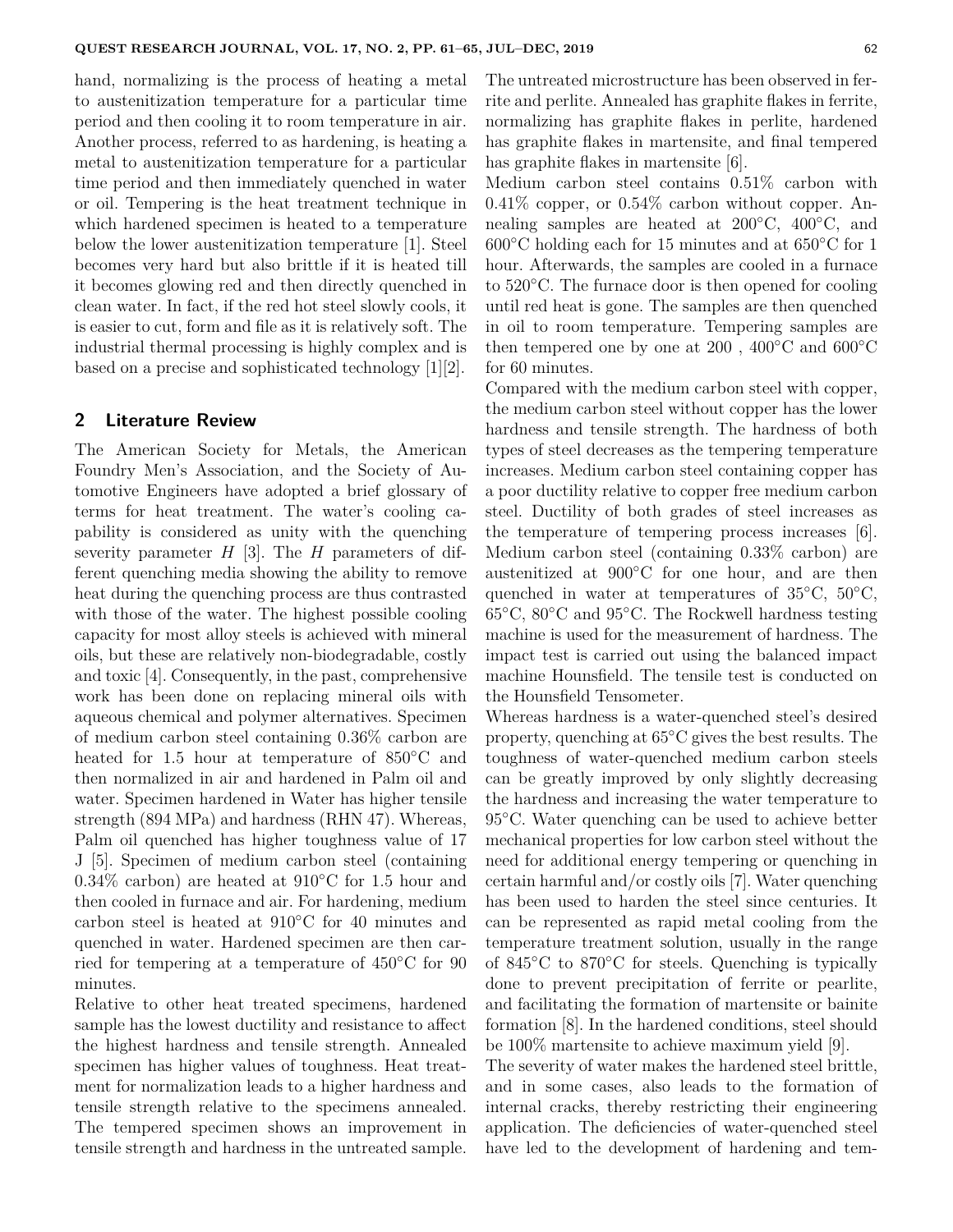|  | $0.37 - 0.44$   98.6 - 99   0.60 - 0.90   0.040   0.05 |  |
|--|--------------------------------------------------------|--|

TABLE 1: Chemical composition of SAE 1040 steel by wt. %.

pering of heat treatment, as all hardened steel is tempered. With tempering, it is possible to alter the properties of quenched steel to lessen the hardness and improve impact energy and ductility [9]. One way of minimizing dimensional distortion and cracking during quenching is to reduce the difference in temperature between different areas of a component (or sample). This frequently includes the application of aqueous polymer or oil alternatives to control heat transfer during quenching [8].

The study presented in this paper analyzes the effect of different austenitizing temperature of medium carbon steel of grade 1040. The toughness and hardness are analyzed for the enhancement of mechanical properties of medium carbon steel of grade 1040. Mechanical properties of steel are studied for heat treatment. Different temperatures and the interaction between temperature, hardness and strength of the material is observed.

## **3 Experimental Procedure**

The material SAE 1040 was purchased from local market in Karachi, Pakistan. The chemical composition in weight percentage of medium carbon steel Grade SAE 1040 material used for investigation is shown in Table 1.

#### **3.1 Test Specimen Preparation**

Prior to heat treatment, specimen were prepared according to ASTM standards. The impact specimen were prepared according to ASTM E23-07a. Whereas, the hardness specimen were prepared according to ASTM E10-12.

## **3.2 Heat Treatment**

The specimen were analyzed at different austenitizing temperatures of 900◦C and 700◦C. The sets of specimen were heated in Gas furnace at room temperature. The furnace took 13 minutes to reach 900◦C. The total time specimen remained in the furnace was 90 minutes. Afterwards, the specimens were cooled in water, air and furnace. Another set of specimen were also heated in similar furnace. This time furnace took 5 minutes to reach 700◦C and the total time specimen remained in the furnace was 90 minutes. The specimens were then cooled in water, air and furnace



((a)) Specimen before polishing

((b)) Specimen after polishing

Fig. 1: Hardness specimen before polishing and after polishing



Fig. 2: Impact energy at 700◦C and 900◦C with different cooling conditions (after 90 min austenitization)

#### **3.3 Mechanical Properties**

Impact energy was tested with Izod impact tester. For hardness test, indention surface of specimen were polished using polishing machine, as shown in Figure 2. Hardness test was conducted with Brinell hardness testing machine with a scale  $HB/30 = Brinell$  hardness with a ball of 2.5 mm diameter, and with a test force of 187.5 N (19 kgf) applied for 15 second.

### **4 Experimental Results**

This section discusses our experimental results in detail.

#### **4.1 Impact Energy**

The impact energy of untreated and heat-treated specimen results are illustrated in Figure 2 and Table 2. The specimen heated at 900◦C for 90 minutes, followed by a furnace cooling, had the highest impact energy of 20 J. Figure 2 shows that the impact energy of the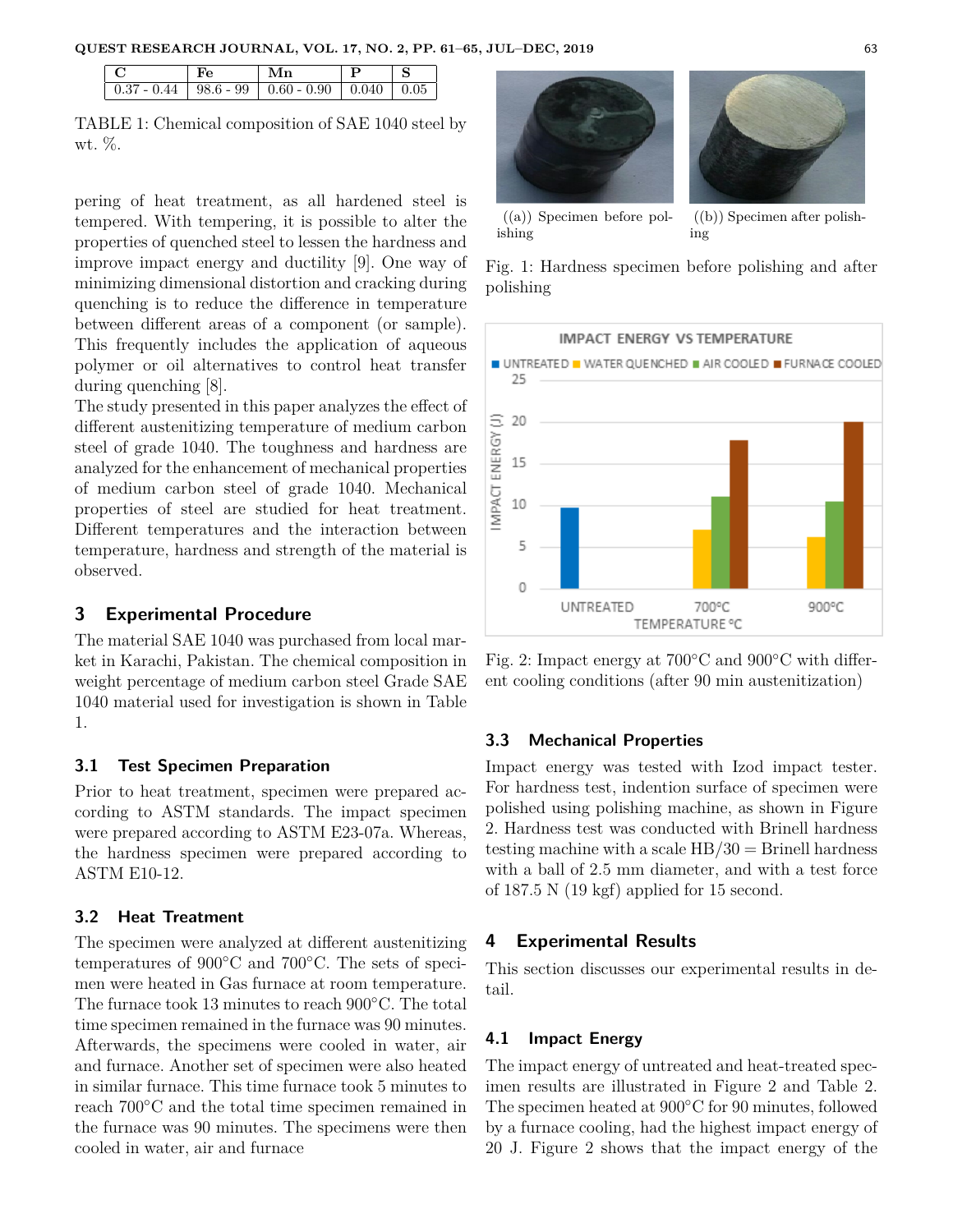| Mechanical          | Jntreated | Specimen austentized at $700^{\circ}$ C |          |          | Specimen austentized at $900^{\circ}$ C |          |                 |
|---------------------|-----------|-----------------------------------------|----------|----------|-----------------------------------------|----------|-----------------|
| <b>Properties</b>   |           | Normalized                              | Hardened | Annealed | <b>Normalized</b>                       | Hardened | <b>Annealed</b> |
| Impact Energy $(J)$ | 9.7       |                                         |          | 17.86    | 10.5                                    |          | 20              |
| Hardness (HB)       | 244       | 340                                     | 580      | 190      | 410.5                                   | 660      | 150.37          |

TABLE 2: Impact energy and hardness results (before and after heat treatment)



Fig. 3: Hardness value at 700◦C and 900◦C with different cooling conditions (after 90 min austenitization).)

specimens is dependent on the heat treatment temperature after 90 minutes austenitization. The furnacecooled specimens' impact energy is higher than that of cooled at a fixed temperature in air and water. Moreover, furnace cooled specimens' impact energy increases after 900◦C.

## **5 Analysis & Discussion**

Quenching is the fast cooling rate used at austenitizing temperature which results in diffusion-free transformation of austenite into body-centered tetragonal crystal structure martensite and less pearlite, where carbon cannot have more time to react with oxygen. Therefore, carbon is trapped in the specimen and martensite is formed which in turn significantly increases the hardness of carbon steel, as martensite is one of the strengthening phases in steel.

Tbe water-quenched specimens from austenitization temperature of 700◦C gave higher value of hardness (580 HB) and lower value of impact energy (7.1 Joule) when compared with untreated specimens. The specimens showed the highest value of hardness (660) and lowest value of impact energy (6.2 Joule) when quenched from 900◦C after 90 minutes of austenitization.

Normalization is used to build a consistent fine-grained structure in a material and to protect it from excessive softening. It shapes the pearlitic matrix structure in a material because of the air cooling rate in normalization. The pearlitic structure is hard and strong, but not very tough. The specimens normalized at 700◦C and 900◦C have improved the impact energy and hardness as compared to untreated specimen. Annealing is often applied for the softening of iron and steel products and refines the grains due to the presence of austentized microstructure of ferrite-pearlite and, in some cases, recovery and recrystallization also takes place. Furnace cooling enhances the specimen's impact energy and reduces the hardness. Annealing the specimen at 700◦C results in higher impact energy (17.86 Joule) and lower hardness (190 HB) as compared to untreated specimen. Highest impact energy (20 Joule) and lowest hardness (150.3 HB) were obtained by furnace cooling after 90 minutes of austenitization at 900◦C.

## **6 Conclusion**

An analysis was carried out to improve the mechanical properties of SAE 1040 by monitoring the conditions of heat treatment. The specimen was tested according to ASTM standards after heat treatment. Based on the current study, following conclusions are drawn.

- 1) To improve the mechanical properties of steel, proper selection of the austenitizing temperature, holding time and cooling method is very important. Heat treatment at 900◦C for 90 minutes, followed by furnace cooling, results in the highest value of impact energy. The combination in present condition are Izod impact energy: 20 J and hardness: 150.37 HB.
- 2) Heat treatment at the temperature of 900◦C for 90 minutes, followed by water quenching, results in the highest value of hardness. The combination in present condition are Izod impact energy: 6.2 J and hardness: 660 HB.
- 3) The best combination mechanical properties were obtained by normalization at 900◦C.
- 4) The fast cooling rate from higher temperature results in increasing the value of hardness and decreasing the value of impact energy.